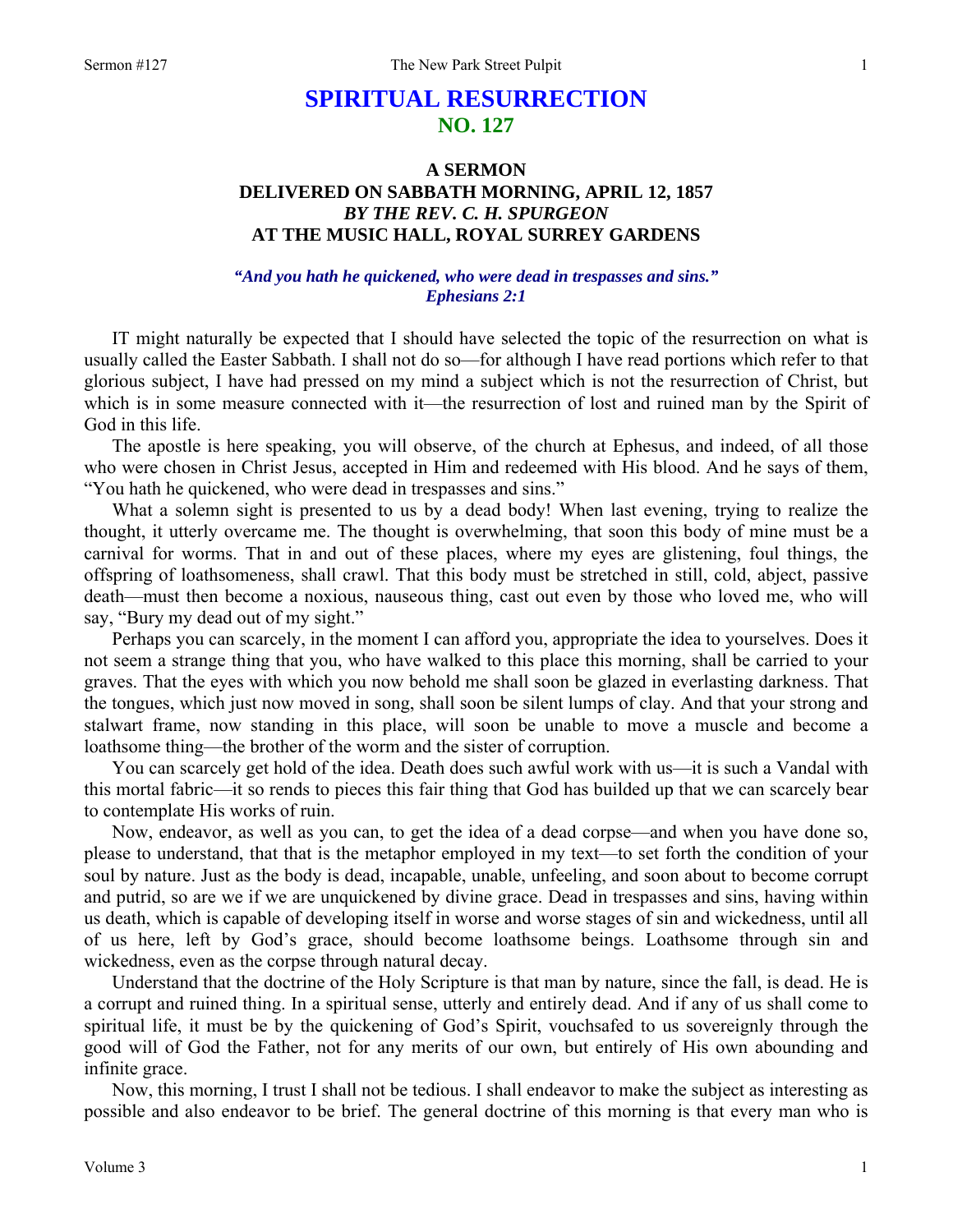born into the world is dead spiritually and that spiritual life must be given by the Holy Spirit—and can be obtained from no other source. That general doctrine, I shall illustrate in rather a singular way.

You remember that our Savior raised three dead persons. I do not find that during His lifetime He caused more than three resurrections. The first was the young maiden, *the daughter of Jairus*, who, when she lay on her bed dead, rose up to life at the single utterance of Christ, "*Talitha cumi*!" The second was the case of *the widow's son*, who was on his bier, about to be carried to his tomb. And Jesus raised him up to life by saying, "Young man, I say unto thee, arise."

The third, and most memorable case, was that of *Lazarus*, who was not on his bed, nor on his bier, but in his tomb, ay, and corrupt too. But notwithstanding that, the Lord Jesus Christ, by the voice of His omnipotence, crying, "Lazarus, come forth," brought him out of the tomb.

I shall use these three facts as illustrations of *the different states of men*, though they be all thoroughly dead. Secondly, as illustrations of *the different means of divine grace used for raising them*, though, after all, the same great agency is employed. And in the third place, as illustrations of *the after experience of quickened men*, for though that to a great degree is the same, yet there are some points of difference.

**I.** I shall begin by noticing, then, first of all, THE CONDITION OF MEN BY NATURE.

Men by nature are all dead. There is Jairus' daughter. She lies on her bed. She seems as if she were alive. Her mother has scarce ceased to kiss her brow, her hand is still in her father's loving grasp, and he can scarcely think that she is dead—but dead she is—as thoroughly dead as she ever can be.

Next comes the case of the young man brought out of his grave. He is more than dead, he has begun to be corrupt, the signs of decay are upon his face, and they are carrying him to his tomb. Yet though there are more manifestations of death about him, he is no more dead than the other. He is just as dead they are both dead and death really knows no degrees.

The third case goes still further in the manifestation of death, for it is the case of which Martha, using strong words, said, "Lord, by this time he stinketh; for he hath been dead four days." And yet, mark you, the daughter of Jairus was as dead as Lazarus, though the manifestation of death was not so complete in her case. All were dead alike.

I have in my congregation some blessed beings, fair to look upon. Fair, I mean, in their character, as well as their outward appearance. They have about them everything that is good and lovely. But mark this, if they are unregenerate they are dead still. That girl, dead in the room, upon her bed, had little about her that could show her death. Not yet had the loving finger closed the eyelid. There seemed to be a light still lingering in her eye, like a lily just nipped off. She was as fair as life itself. The worm had not yet begun to gnaw her cheek, the flush had not yet faded from her face. She seemed well-nigh alive.

And so is it with some I have here. You have all that heart could wish for, except the one thing needful. You have all things save love to the Savior. You are not yet united to Him by a living faith. Ah! then, I grieve to say it, you are dead! You are dead! As much dead as the worst of men, although your death is not so apparent.

Again, I have in my presence young men who have grown to riper years than that fair damsel who died in her childhood. You have much about you that is lovely, but you have just begun to indulge in evil habits. You have not yet become the desperate sinner. You have not yet become altogether noxious in the eyes of other men. You are but beginning to sin, you are like the young man carried out on his bier.

You have not yet become the confirmed drunkard—you have not yet begun to curse and blaspheme God. You are still accepted in good society. You are not yet cast out. But you are dead, thoroughly dead, just as dead as the third and worst case. But I dare say I have some characters that are illustrations of that case, too.

There is Lazarus in his tomb, rotten and putrid. And so there are some men not more dead than others, but their death has become more apparent, their character has become abominable, their deeds cry out against them, they are put out of decent society, the stone is rolled to the mouth of their tomb.

2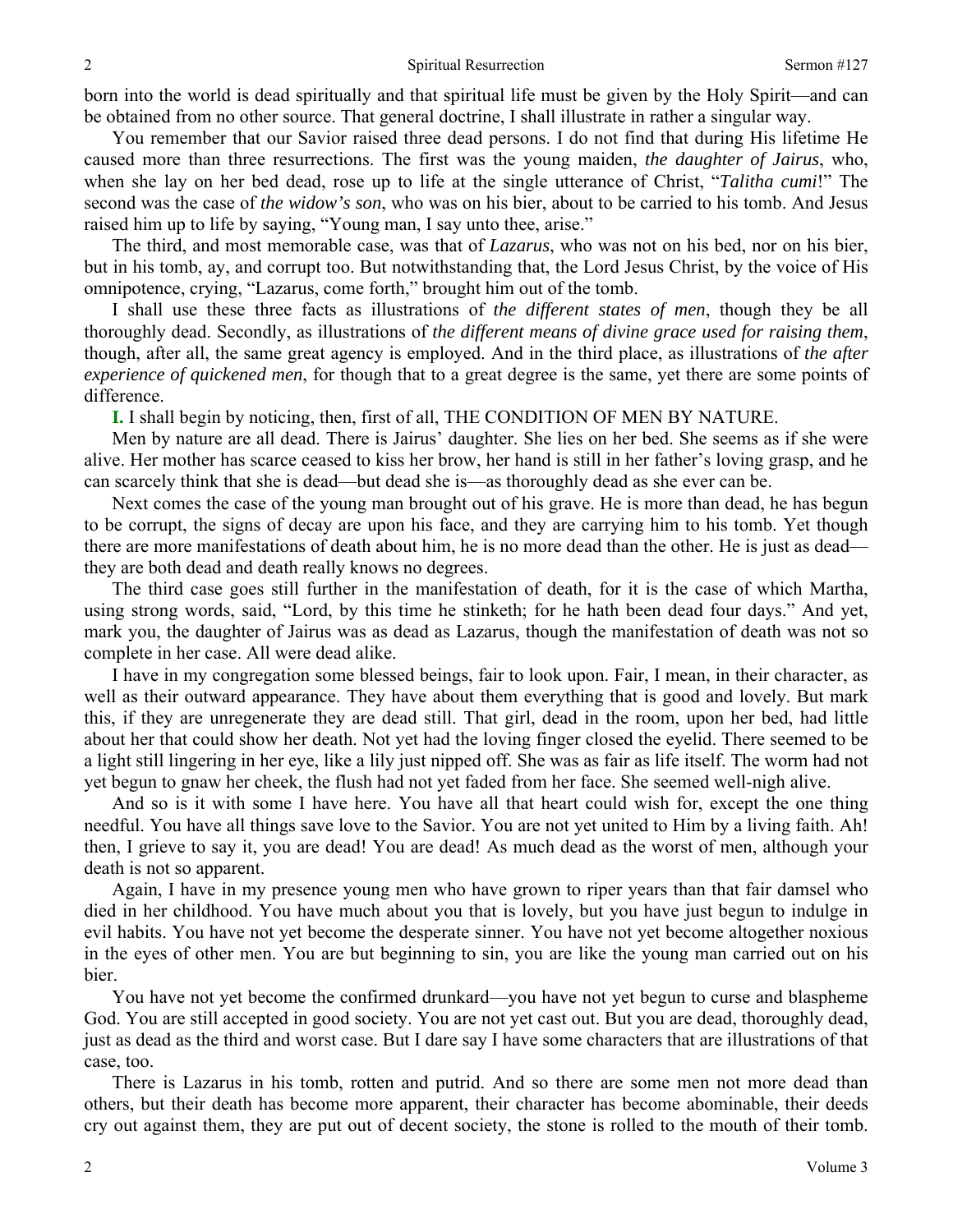Men feel that they cannot hold acquaintance with them, for they have so utterly abandoned every sense of right, that we say, "Put them out of sight, we cannot endure them!"

And yet these putrid ones may live. These last are not more dead than the maiden upon her bed, though the death has more fully revealed itself in their corruption. Jesus Christ will quicken the one as well as the other, and bring them all to know and love His name.

**1.** Now, then, I am about to enter into the details of the difference of these three cases. I will take the case of the young maiden. I have her here today. I have many illustrations of her present before me. At least, I trust so. Now, will you allow me to point out all the differences?

Here is the young maiden. Look upon her. You can bear the sight. She is dead, but oh! *beauty lingers there*. She is fair and lovely, though the life has departed from her. In the young man's case there is no beauty, the worm has begun to eat him, his honor has departed. In the third case, there is absolute rottenness. But here there is beauty still upon her cheek.

Is she not amiable? Is she not lovely? Would not all love her? Is she not to be admired, even to be imitated? Is she not fairest of the fair? Ay, that she is—but God the Spirit has not yet looked upon her. She has not yet bent her knee to Jesus and cried for mercy. She has everything, except true religion. Alas! for her, alas! that so fair a character should be a dead one.

Alas! my sister, alas! That you—the benevolent, the kind one—should yet be, after all, dead in your trespasses and sins. As Jesus wept over that young man who had kept all the commandments and yet one thing he lacked, so weep I over you this morning. Alas! you fair one, lovely in your character, and amiable in your carriage—why should you lie dead? For dead you are, unless you have faith in Christ. Your excellence, your virtue, and your goodness shall avail you nothing. You are dead and dead you must be, unless He makes you live.

Note, too, that in the case of this maiden, whom we have introduced to you, the daughter of Jairus, *she is yet caressed.* She has only been dead a moment or two, and the mother still presses her cheek with kisses. Oh, can she be dead? Do not the tears rain on her, as if they would sow the seeds of life in that dead earth again?—earth that looks fertile enough to bring forth life with but one living tear? Ay, but those salt tears are tears of barrenness. She lives not, but she is still caressed.

Not so the young man. He is put on the bier. No man will touch him anymore, or else he will be utterly defiled. And as for Lazarus, he is shut up with a stone. But this young maiden is still caressed so it is with many of you. You are loved even by the living in Sion. God's own people love you. The minister has often prayed for you. You are admitted into the assemblies of the saints, you sit with them as God's people, you hear as they hear and you sing as they sing. Alas! for you, alas! for you, that you should still be dead!

Oh! it grieves me to the heart to think that some of you are all that heart could wish, except that one thing, yet lacking that which is the only thing that can deliver you. You are caressed by us, received by the living in Sion into their company and acquaintance, approved of and accepted. Alas! that you should yet be without life! Oh! in your case, if you are saved, you will have to join with even the worst in saying, "I have been quickened by divine grace, or else I had never lived."

And now will you look at this maiden again? Note, *she has no grave clothes on her yet*. She is dressed in her own raiment—just as she retired to her bed a little sick—so lies she there. Not yet have the napkin and the shroud been wrapped about her. She still wears the habiliments of sleep—she is not yet given up to death.

Not so the young man yonder—he is in his grave clothes. Not so Lazarus—he is bound hand and foot. But this young maiden has no grave clothes upon her. So with the young person we wish to speak of this morning. She has as yet no evil habits, she has not yet reached that point. The young man yonder has begun to have evil habits. And yon grey-headed sinner is bound hand and foot by them.

But as yet she appears just like the living—she acts just like the Christian. Her habits are fair, goodly, and comely. There seems to be little ill about her. Alas! alas! that you should be dead, even in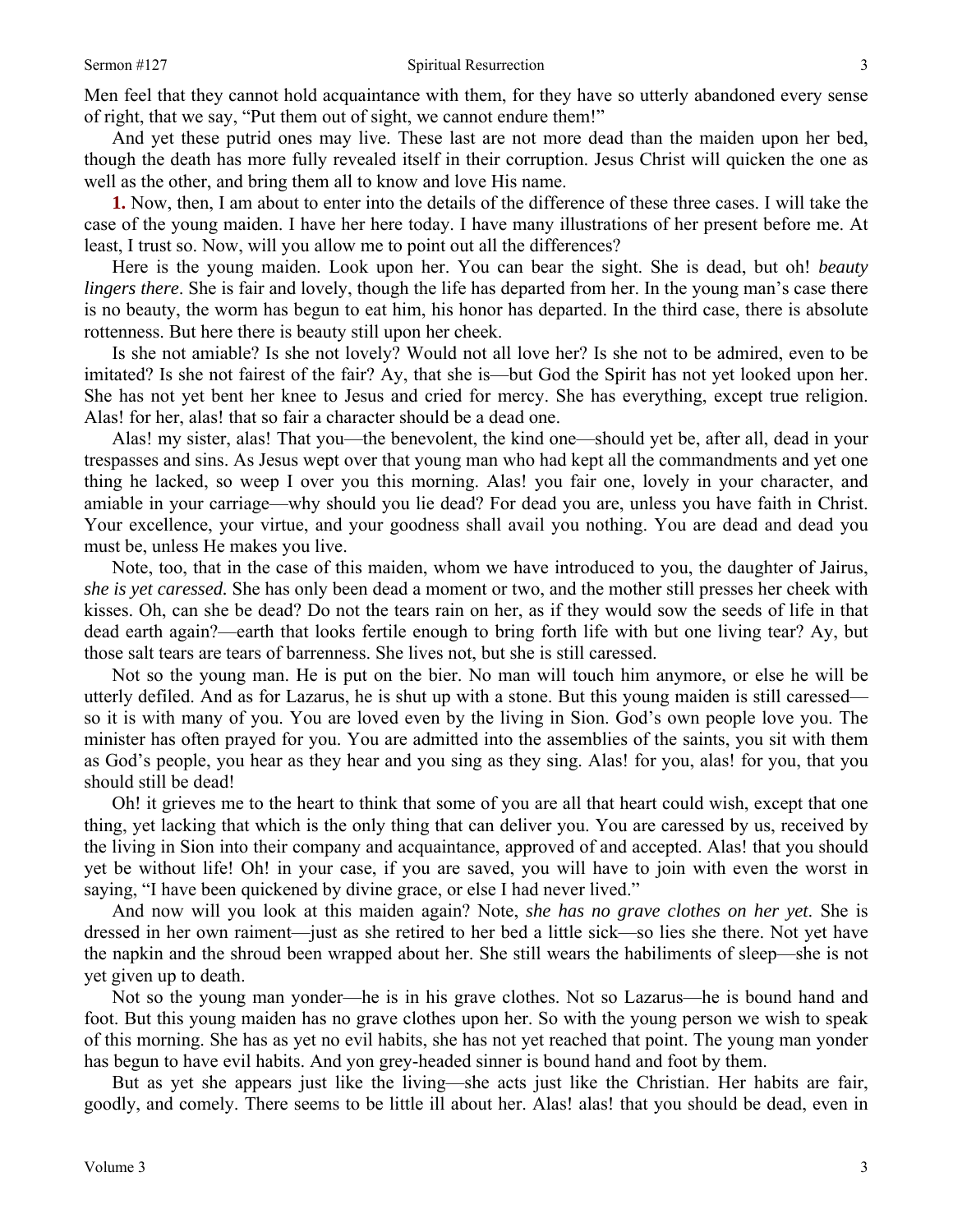your fairest raiment. Alas! you who have set the wreath of benevolence on your brow, you who do gird yourself with the white robes of outward purity—if you are not born again—you are dead still.

Your beauty shall fade away like a moth. And in the day of judgment you will be severed from the righteous, unless God shall make you live. Oh! I could weep over those young ones who seem at present to have been delivered from forming any habits which could lead them astray, but who are yet unquickened and unsaved. Oh! would to God, young man and young woman, you might in early years be quickened by the Spirit.

And will you notice, yet once more, that this young maiden's death was *a death confined to her chamber.* Not so with the young man. He was carried to the gate of the city and many people saw him. Not so Lazarus. The Jews came to weep at his tomb. But this young woman's death is in her chamber.

Ay, so it is with the young woman or the young man I mean to describe now. His sin is as yet a secret thing, kept to himself—as yet there has been no breaking forth of iniquity, but only the conception of it in the heart. Just the embryo of lust, not as yet broken out into act. The young man has not yet drained the intoxicating cup, although he has had some whisperings of the sweetness of it. He has not yet run into the ways of wickedness, though he has had temptations thrust upon him.

As yet he has kept his sin in his chamber and most of it has been unseen. Alas! my brother, alas! my sister, that you who in your outward carriage are so good, should yet have sins in the chamber of your heart, and death in the secrecy of your being, which is as true a death as that of the grossest sinner, though not so thoroughly manifested.

Would to God that you could say, "And he hath quickened me, for with all my loveliness and all my excellence, I was by nature dead in trespasses and sins." Come, let me just press this matter home. I have some in my congregation that I look upon with fear. Oh! my dear friends, my much-loved friends, how many there are among you, I repeat, that are all that the heart could wish, except that one thing they love not my Master.

Oh, you young men who come up to the house of God and who are outwardly so good, alas! for you, that you should lack the root of the matter. Oh! you daughters of Sion, who are ever at the house of prayer, oh! that you should yet be without grace in your heart! Take heed, I beseech you, you fairest, youngest, most upright, and most honest—when the dead are separated from the living, unless you be regenerated, you must go with the dead. Though you be never so fair and goodly, you must be cast away, unless you live.

**2.** Thus, I have done with the first case. Now we will go to the young man, who stands second. He is not more dead than the other, but *he is further gone*. Come, now, and stop the bier. You cannot look upon him! Why, the cheek is sunken—there is a hollowness there, not as in the case of the maiden, whose cheek was still round and ruddy.

And the eyes—oh! what a blackness is there! Look on him, you can see that the gnawings of the worm will soon burst forth. Corruption has begun its work. So it is with some young men I have here. They are not what they were in their childhood, when their habits were proper and correct. But mayhap they have just been enticed into the house of the strange woman. They have just been tempted to go astray from the path of rectitude.

Their corruption is just breaking forth—they disdain now to sit at their mother's apron strings. They think it foul scorn to keep to the rules that bind the moral! They! they are free, they say, and they will be free. They will live a jolly and a happy life. And so they run on in boisterous yet wicked merriment and betray the marks of death about them.

They have gone further than the maiden. She was still fair and comely, but here there is something that is the afterwork of death. The maiden was caressed, but the young man is untouched—he lies on the bier, and though men bear him on their shoulders, yet there is a shrinking from him. He is dead and it is known that he is dead.

Young man, you have got as far as that—you know that good men shrink from you. It was but yesterday that your mother's tears fell fast and thick as she warned your younger brother to avoid your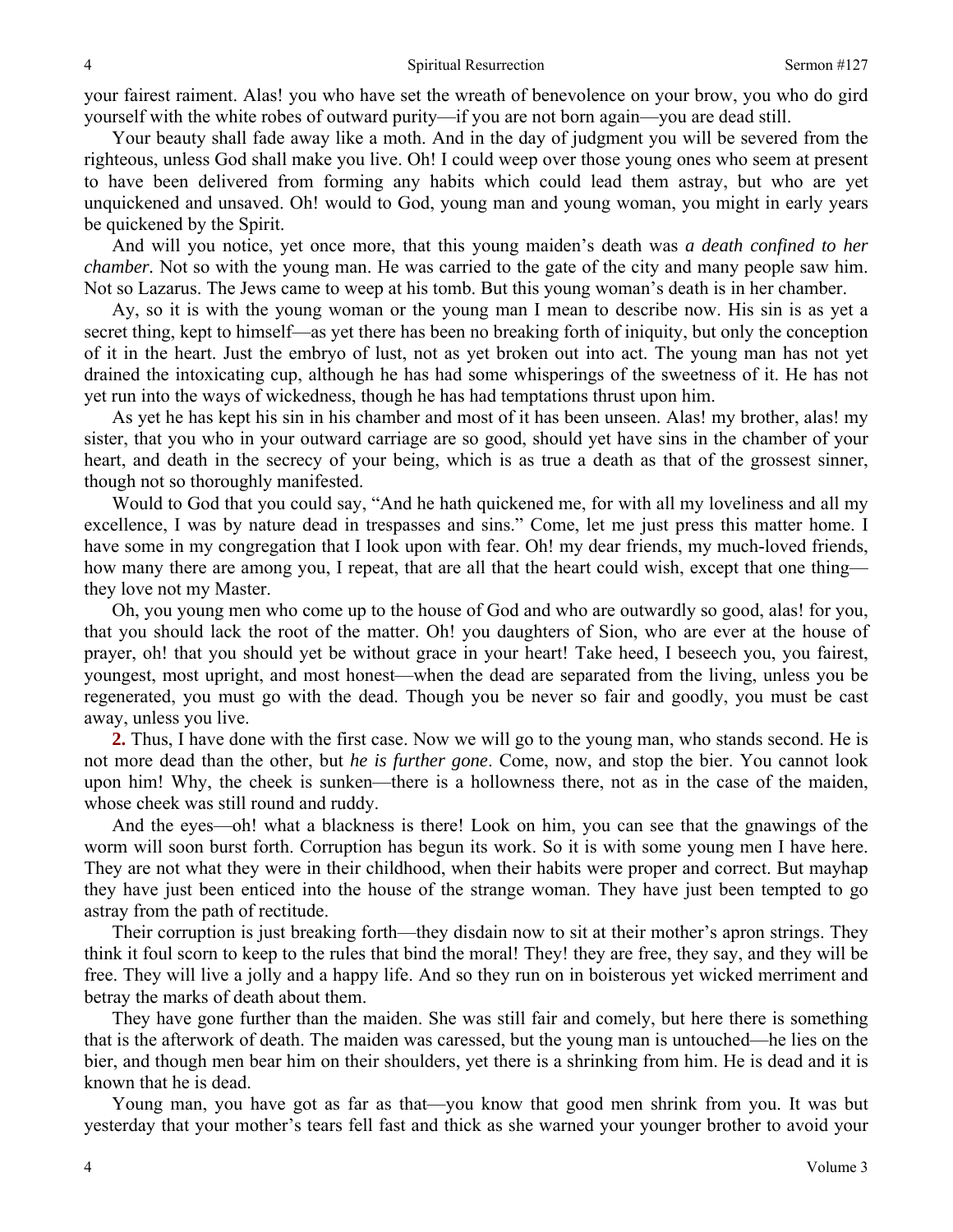sin. Your very sister, when she kissed you but this morning, prayed to God that you might get good in this house of prayer. But you know that of late she has been ashamed of you. Your conversation has become so profane and wicked that even she could scarce endure it.

There are houses in which you were once welcome—where you once bowed your knee with them at the family prayer and your name was mentioned, too. But now you do not choose to go there, for when you go, you are treated with reserve. The good man of the house feels that he should not let his son go with you, for you would contaminate him.

He does not sit down now side by side with you, as he used to do, and talk about the best things. He lets you sit in the room as a matter of mere courtesy. He stands far away from you, as it were. He feels that you have not a spirit congenial with his own. You are a little shunned. You are not quite avoided. You are still received amongst the people of God, yet there is a coldness that manifests that they understand that you are not a living one.

And note, too, that this young man, though carried out to his grave, was not like the maiden. She was in the garments of life, but *he was wrapped in the cerements of death*. So many of you have begun to form habits that are evil. You know that already the screw of the devil is tightening on your finger. Once it was a screw you could slip off or on. You said you were master of your pleasures—now your pleasures are master of you.

Your habits are not now commendable, you know they are not. You stand convicted while I speak to you this morning. You know your ways are evil. Ah! young man, though you have not yet gone so far as the open profligate and desperately profane, take heed—you are dead! you are dead! and unless the Spirit quicken you, you shall be cast into the valley of Gehenna, to be the food of that worm which never dies, but eats souls throughout eternity.

And ah! young man, I weep, I weep over you. You are not yet so far gone that they have rolled the stone against you. You have not yet become obnoxious. You are not yet the staggering drunkard, nor yet the blasphemous infidel. You have much that is ill about you, but you have not gone all the lengths yet. Take heed. You will go further still—there is no stopping in sin. When the worm is there, you cannot put your finger on it and say, "Stop. Eat no more." No, it will go on, to your utter ruin. May God save you now, ere you shall come to that consummation for which hell so sighs and which heaven can alone avert.

One more remark concerning this young man. The maiden's death was in her chamber. *The young man's death was in the city gates*. In the first case I described, the sin was secret. But young man, your sin is not. You have gone so far that your habits are openly wicked. You have dared to sin in the face of God's sun. You are not as some others—seemingly good—but you go out and openly say, "I am no hypocrite. I dare to do wrong. I do not profess to be righteous. I know I am a scapegrace rascal. I have gone astray and I am not ashamed to sin in the street."

Ah! young man, young man! Your father, perhaps, is now saying, "Would God that I had died for him—would God that I had seen him buried in his grave, ere he should have gone to such a length in wickedness! Would God that when I first saw him and my eye was gladdened with my son, I had seen him the next minute smitten with disease and death! Oh, would to God that his infant spirit had been called to heaven, that he might not have lived to bring in this way my grey hairs in sorrow to the grave!"

Your sport in the city gates is misery in your father's house. Your open merriment before the world brings agony into a mother's heart. Oh, I beseech you, stay. Oh, Lord Jesus! touch the bier this morning! Stop some young man in his evil habits and say to him, "Arise!" Then will he join with us in confessing that those who are alive have been quickened by Jesus, through the Spirit, though they were dead in trespasses and sins.

**3.** Now we come to the third and last case—LAZARUS DEAD AND BURIED.

Ah! dear friends, I cannot take you to see Lazarus in his grave. Stand, oh stand away from him. Whither shall we flee to avoid the noxious odor of that reeking corpse? Ah, whither shall we flee? There is no beauty there. We dare not look upon it. There is not even the gloss of life left. Oh, hideous spectacle! I must not attempt to describe it—words would fail me and you would be too much shocked.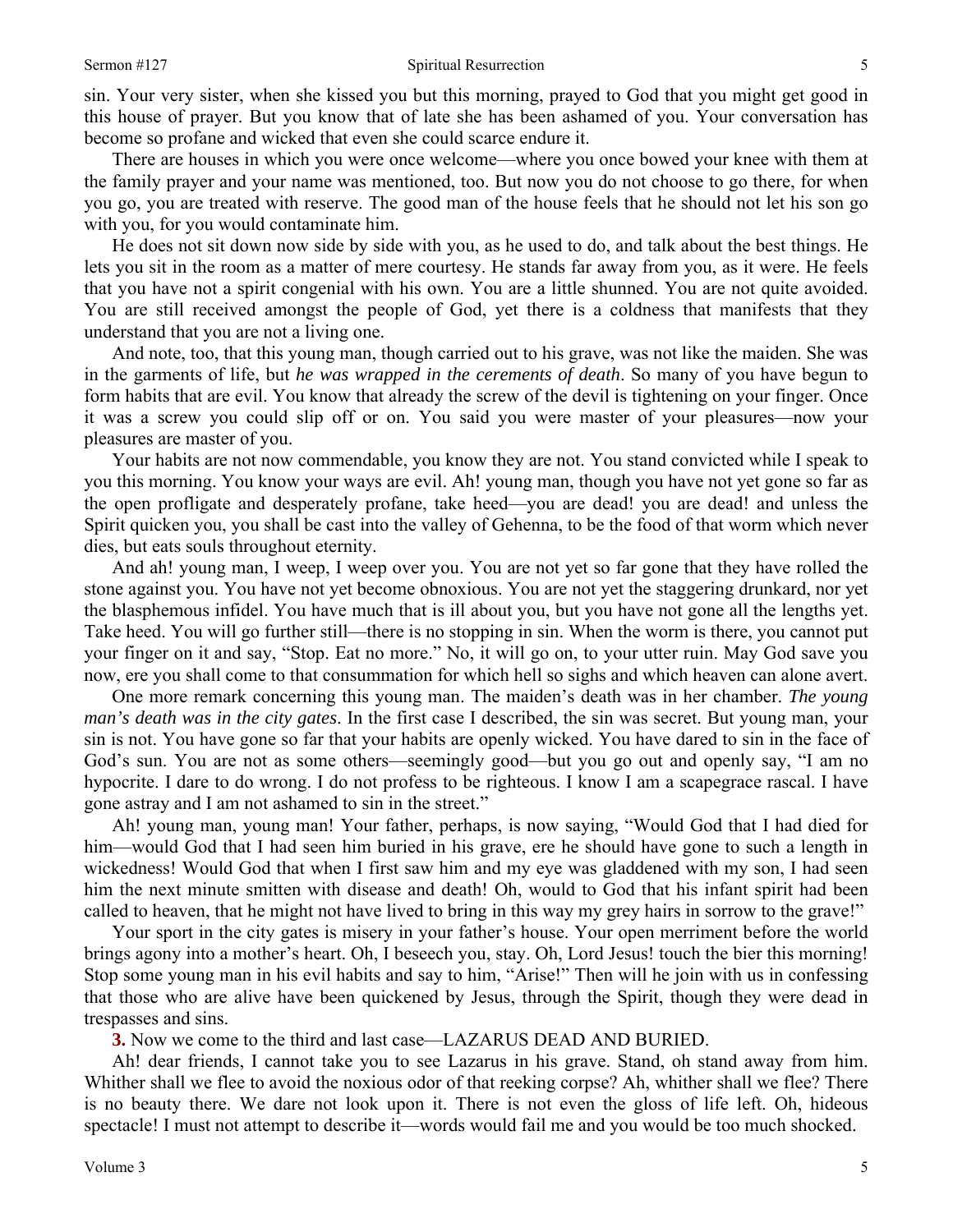Nor dare I tell the character of some men present here. I should be ashamed to tell the things which some of you have done. This cheek might mantle with a blush to tell the deeds of darkness which some of the ungodly of this world habitually practice. Ah, the last stage of death, the last stage of corruption oh, how hideous. But the last stage of sin—hideous far more!

Some writers seem to have an aptitude for puddling in this mud and digging up this miry clay. I confess that I have none. I cannot describe to you the lusts and vices of a full-grown sinner. I cannot tell you what are the debaucheries, the degrading lusts, the devilish, the bestial sins into which wicked men will run, when spiritual death has had its perfect work in them and sin has manifested itself in all its fearful wickedness.

I may have some here. They are not Christians. They are not, like the young maiden, still caressed nor even, like the young man, still kept in the funeral procession. No, they have gone so far that decent people avoid them. Their very wife, when they go into the house, rushes upstairs to be out of the way. They are scorned.

Such a one is the harlot, from whom one's head is turned in the very street. Such a one is the openly profligate, to whom we give wide quarters, lest we touch him. He is a man that is far gone. The stone is rolled before him. No one calls him respectable. He dwells, perhaps, in some back slum of a dirty lane he knows not where to go. Even as he stands in this place, he feels that if his next-door neighbor knew his guilt, he would give him a wide berth and stand far away from him, for he has come to the last stage. He has no marks of life—he is utterly rotten.

And mark—as in the case of the maiden, the sin was in the chamber, secret. In the next case it was in the open streets, public. But in this case it is secret again. It is in the tomb. For you will mark that men, when they are only half gone in wickedness, do it openly—but when they are fully gone their lust becomes so degrading that they are obliged to do it in secret. They are put into the grave, in order that all may be hidden. Their lust is one which can only be perpetrated at midnight, a deed which can only be done when shrouded by the astonished curtains of darkness.

Have I any such here? I cannot tell that I have many, but still I have some. Ah! in being constantly visited by penitents, I have sometimes blushed for this city of London. There are merchants whose names stand high and fair. Shall I tell it here? I know it on the best authority and the truest too. There are some who have houses large and tall, who on the exchange are reputable and honorable, and everyone admits them and receives them into their society—but ah! there are some of the merchants of London who practice lusts that are abominable.

I have in my church and congregation—and I dare to say what men dare to do—I have in my congregation women whose ruin and destruction have been wrought by some of the most respected men in respectable society. Few would venture on so bold a statement as that. But if you boldly do the thing, I must speak of it. It is not for God's ambassador to wash his mouth beforehand—let him boldly reprove, as men do boldly sin.

Ah! there are some that are a stench in the nostrils of the Almighty—some whose character is hideous beyond all hideousness. They have to be covered up in the tomb of secrecy, for men would ban them from society and hiss them from existence, if they knew all.

And yet—and now comes a blessed interposition—yet this last case may be saved as well as the first, and as easily too. The rotten Lazarus may come out of his tomb, as well as the slumbering maiden from her bed. The last—the most corrupt, the most desperately abominable—may yet be quickened and he may join in exclaiming, "And I have been quickened, though I was dead in trespasses and sins."

I trust you will understand what I wish to convey—that the death is the same in all cases, but the manifestation of it is different—and that the life must come from God, and from God alone.

**II.** And now I will go on to another point—THE QUICKENING.

These three persons were all quickened and they were all quickened by the same being—that is by Jesus. But they were all quickened in a different manner. Note, first, the young maiden on her bed. When she was brought to life, it is said, "Jesus took her by the hand and said, maiden, arise." It was a

6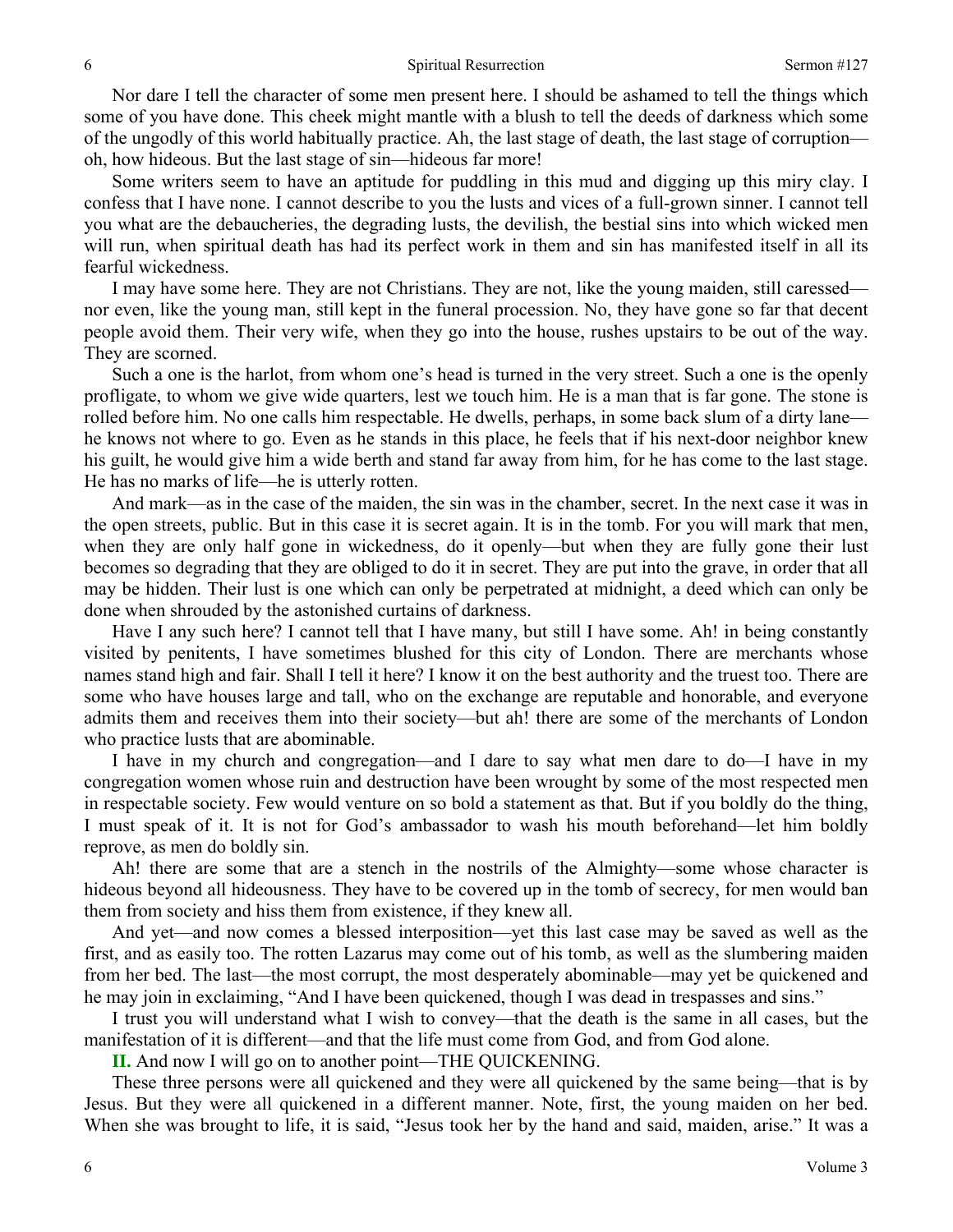#### Sermon #127 Spiritual Resurrection

still small voice. Her heart received its pulse, again, and she lived. It was the gentle touching of the hand—no open demonstration—and the soft voice was heard—"arise."

Now, usually when God converts young people in the first stage of sin, before they have formed evil habits, He does it in a gentle manner. Not by the terrors of the law, the tempest, fire and smoke, but He makes them like Lydia, "whose heart the Lord opened," that she received the Word. On such, "it droppeth like the gentle dew from heaven upon the place beneath." With hardened sinners divine grace comes down in showers that rattle on them. But in young converts it often comes gently. There is just the sweet breathing of the Spirit. They perhaps scarcely think it is a true conversion, but true it is, if they are brought to life.

Now note the next case. Christ did not do the same thing with the young man that he did with the daughter of Jairus. No. The first thing He did was, He put His hand, not on him, mark you, but *on the bier*. "And they that bare it stood still," and after that, without touching the young man, He said in a louder voice, "Young man, I say unto thee, arise!"

Note the difference—the young maiden's new life was given to her secretly. The young man's was given more publicly. It was done in the very street of the city. The maiden's life was given gently by a touch, but in the young man's case it must be done, not by the touching of him, but by the touching of the bier.

Christ takes away from the young man his means of pleasure. He commands his companions, who by bad example are bearing him on his bier to his grave, to stop, and then there is a partial reformation for a while, and after that, there comes the strong out-spoken voice—"Young man, I say unto thee, arise!"

But now comes the worst case. And will you please at your leisure at home notice what preparations Christ made for the last case of Lazarus? When He raised the maiden, He walked up into the chamber, smiling, and said, "She is not dead, but sleepeth." When He raised the young man, He said to the mother, "Weep not." Not so when He came to the last case.

There was something more terrible about that—it was, *a man in his grave corrupting*. It was on that occasion you read, "Jesus wept," and after He had wept it is said that, "He groaned in his spirit." And then He said, "Take away the stone." And then there came the prayer, "I know that thou hearest me always."

And then, will you notice, there came what is not expressed so fully in either of the other cases. It is written, "Jesus cried with a loud voice, Lazarus, come forth!" It is not written that He cried with the loud voice to either of the others. He spake to them—it was His word that saved all of them. But in the case of Lazarus, He cried to him in a loud voice.

Now, I have, perhaps, some of the last characters here—the worst of the worst. Ah! sinner, may the Lord quicken you! But it is a work that makes the Savior weep. I think when He comes to call some of you from your death in sin who have gone to the utmost extremity of guilt, He comes weeping and sighing for you.

There is a stone there to be rolled away—your bad and evil habits—and when that stone is taken away, a still small voice will not do for you. It must be the loud crashing voice, like the voice of the Lord, which breaks the cedars of Lebanon—"Lazarus, come forth!"

John Bunyan was one of those rotten ones. What strong means were used in his case! Terrible dreams, fearful convulsions, awful shakings to and fro—all had to be employed to make him live. And yet some of you think, when God is terrifying you by the thunders of Sinai, that really He does not love you. It is not so—you were so dead that it needed a loud voice to arrest your ears.

**III.** This is an interesting subject. I wish I could dilate upon it, but my voice fails me. And therefore, permit me to go to the third point very briefly. THE AFTER-EXPERIENCE OF THESE THREE PEOPLE WAS DIFFERENT—at least, you gather it from the commands of Christ.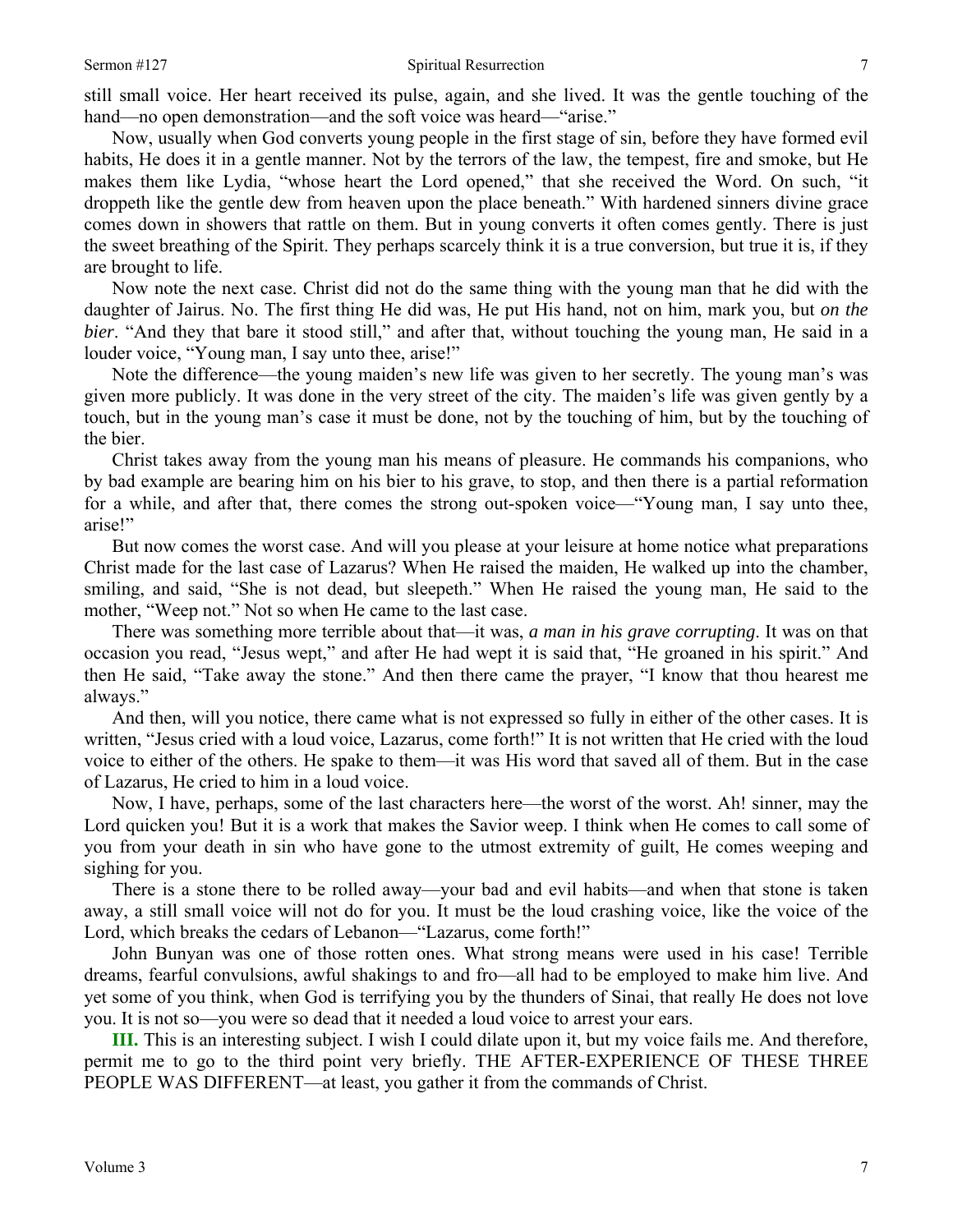As soon as the maiden was alive, Christ said, "Give her meat." As soon as the young man was alive, "He delivered him to his mother." As soon as Lazarus was alive, He said, "Loose him, and let him go." I think there is something in this.

When young people are converted who have not yet acquired evil habits—when they are saved before they become obnoxious in the eyes of the world—the command is, "*Give them meat*." Young people want instruction, they want building up in the faith. They generally lack knowledge. They have not the deep experience of the older man or woman. They do not know as much about sin, nor even as much about salvation as the older man that has been a guilty sinner. They need to be fed.

So our business as ministers, when the young lambs are brought in, is to remember the injunction, "Feed my lambs." Take care of them, give them plenty of meat. Young people, search after an instructive minister. Seek after instructive books. Search the Scriptures and seek to be instructed—that is your principal business. "Give her meat."

The next case was a different one. He gave the young man up to his mother. Ah! that is just what He will do with you young man, if He makes you live. As sure as ever you are converted, He will give you up to your mother again. You were with her when you first as a babe sat on her knee. And that is where you will have to go again.

Oh, yes, grace knits together again the ties which sin has loosed. Let a young man become abandoned—he casts off the tender influence of a sister and the kind associations of a mother—but if he is converted, one of the first things he will do will be to find the mother out, and the sister out, and he will find a charm in their society that he never knew before.

You that have gone into sin, let this be your business, if God has saved you. Seek good company. Just as Christ delivered the young man to his mother, do you seek after your mother, the church. Endeavor as much as possible to be found in the company of the righteous, for as you were carried before to your grave by bad companions, you need to be led to heaven by good ones.

And then comes the case of Lazarus. "*Loose him and let him go*." I do not know how it is that the young man never was loosened. I have been looking through every book I have about the manners and customs of the East, and have not been able to get a clue to the difference between the young man and Lazarus.

The young man, as soon as Christ spoke to him, "sat up and began to speak." But Lazarus, in his grave clothes, lying in the niche of the tomb, could do no more than just shuffle himself out from the hole that was cut in the wall, and then stand leaning against it. He could not speak. He was bound about in a napkin.

Why was it not so with the young man? I am inclined to think that the difference lay in the difference of their wealth. The young man was the son of a widow. Very likely he was only wrapped up in a few common things and not so tightly bound about as Lazarus. Lazarus was of a rich family—very likely they wrapped him up with more care. Whether it was so or not, I do not know.

What I need to hint at is this—when a man is far gone into sin, Christ does this for him—He breaks off his evil habits. Very likely the old sinner's experience will not be a feeding experience. It will not be the experience of walking with the saints. It will be as much as he can do to pull off his grave clothes to get rid of his old habits. Perhaps to his death he will have to be rending off bit after bit of the cerements in which he has been wrapped.

There is his drunkenness. Oh what a fight will he have with that! There is his lust. What a combat he will have with that, for many a month! There is his habit of swearing—how often will an oath come into his mouth and he will have as hard work as he can to thrust it down again! There is his pleasureseeking—he has given it up—but how often will his companions be after him, to get him to go with them? His life will be ever afterwards a loosing and letting go, for he will need it till he comes up to be with God forever and ever.

And now, dear friends, I must close by asking you this question—*have you been quickened*? And I must warn you that—good, or bad, or indifferent—if you have never been quickened, you are dead in